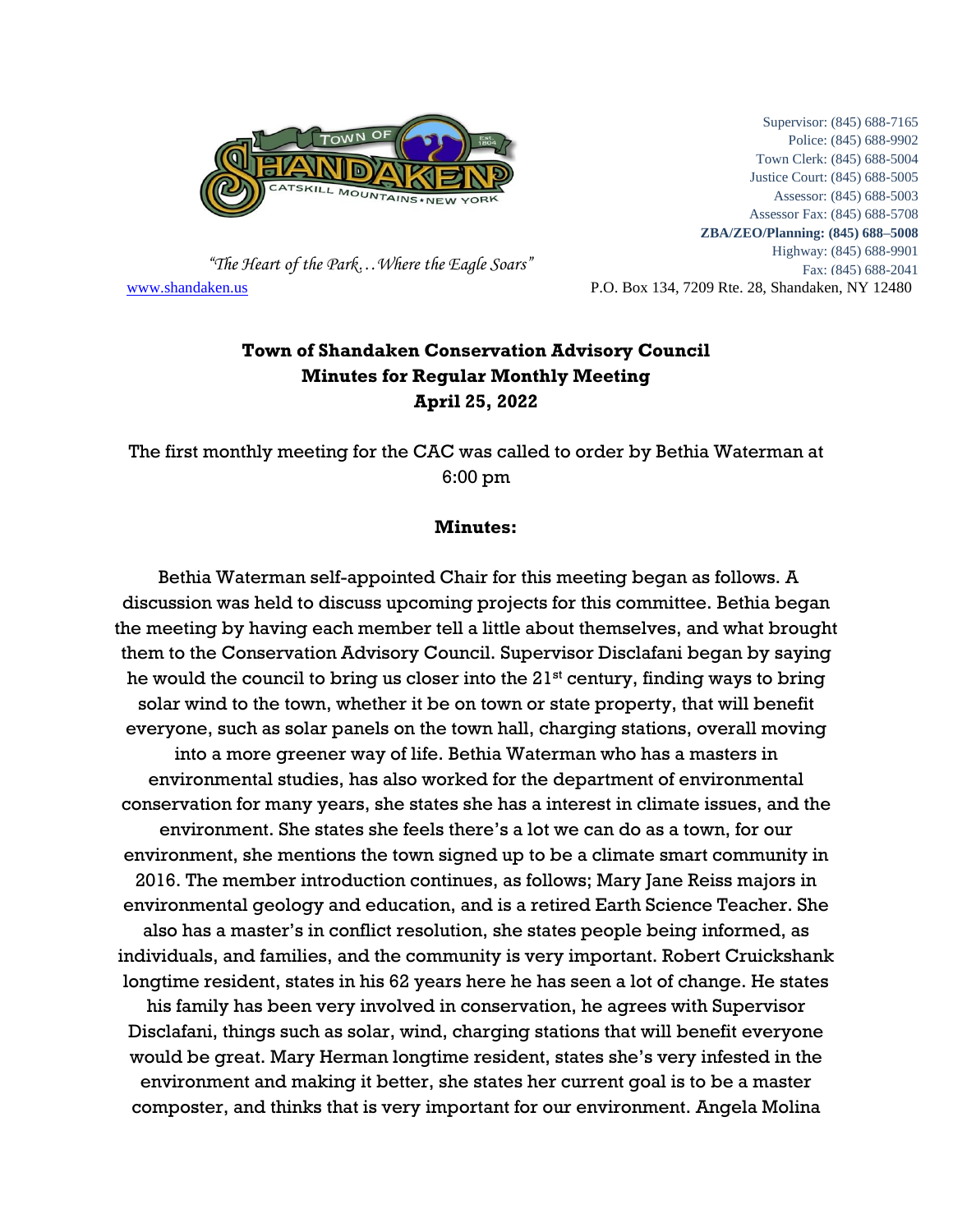longtime resident states he doesn't have an extensive environmental background, but a longtime building and construction background. He states he's eager to help and come to some solutions for a greener community. Bruce Barry longtime resident states he has been environmentally conscious for some time, has solar panels on his residence, solar thermal for his home, he states he would like to see local tax breaks with solar and thermal installation, to become a greener community. Bruce is also a

member of the Route 28 Corridor committee, and the Phoenicia Playhouse. Catherine Del Tuffo longtime resident works in habitat preservation, she states being environmentally concious, and is happy to be a a part of this committee, to see as a community what we can do, it is very important to her, to save our planet. Michael Cioffi longtime resident, Phoenicia Diner Owner, has a background in theater and construction. He states as a restaurant owner the amount of food waste, and waste in general in that industry is horrendous, and he's taking steps in his business to mitigate that. Bethia Waterman states the Town has passed the law, which is on the website, which constitutes this committee. She states the only thing missing is a mission, statement, but feels the law covers it. She states a climate smart community which we are; is an incentive based program where you choose from 100 actions, the actions that are applicable to you, as you move along with progression,

you gain points, as you accomplish these actions. She states there is another program called the Clean Energy Community Program. There is a state website as well as a County Website for Climate Smart Communities. She states as the Town of Shandaken Conservation Advisory Council, they will also serve as the Climate

/Smart Task Force. Bethia states the hearing that took place in March had a representative from Ulster County Europa McGovern , who spoke about being a climate smart community, and the conservation advisory council. She states there

has been a great deal of support from local organizations. Hedi May Emerich Enviornmental Planner, expressed intresest in coming to a meeting, she works for the Ashokan watershed, and her expertise is flood mitigation. Kat Carroll is the Clean Energy Communities Coordinator, for the Hudson Valley Regional Council, she sent a letter to Bethia which she read aloud. Stating she's happy to support this program, and would like to attend a meeting in the future. Bethia states it would be best for everyone to have an understanding of what the clean energy community is, and how the committee will proceed with what actions are appropriate for everyone.

Supervisor Disclafani states with all of our resources and support, were in good hands. Supervisor Disclafani also states there are 15 climate smart communities in Ulster County. Bethia states she will ask Kat Carroll to attend the next meeting in May, and they will begin to discuss what the goals and objectives of being a climate smart committee will entail. Bethia also states another committee called the Local Champions Program , they work with a group called partners for climate action a NYC based program, sponsored by the new world org. They have a ten month